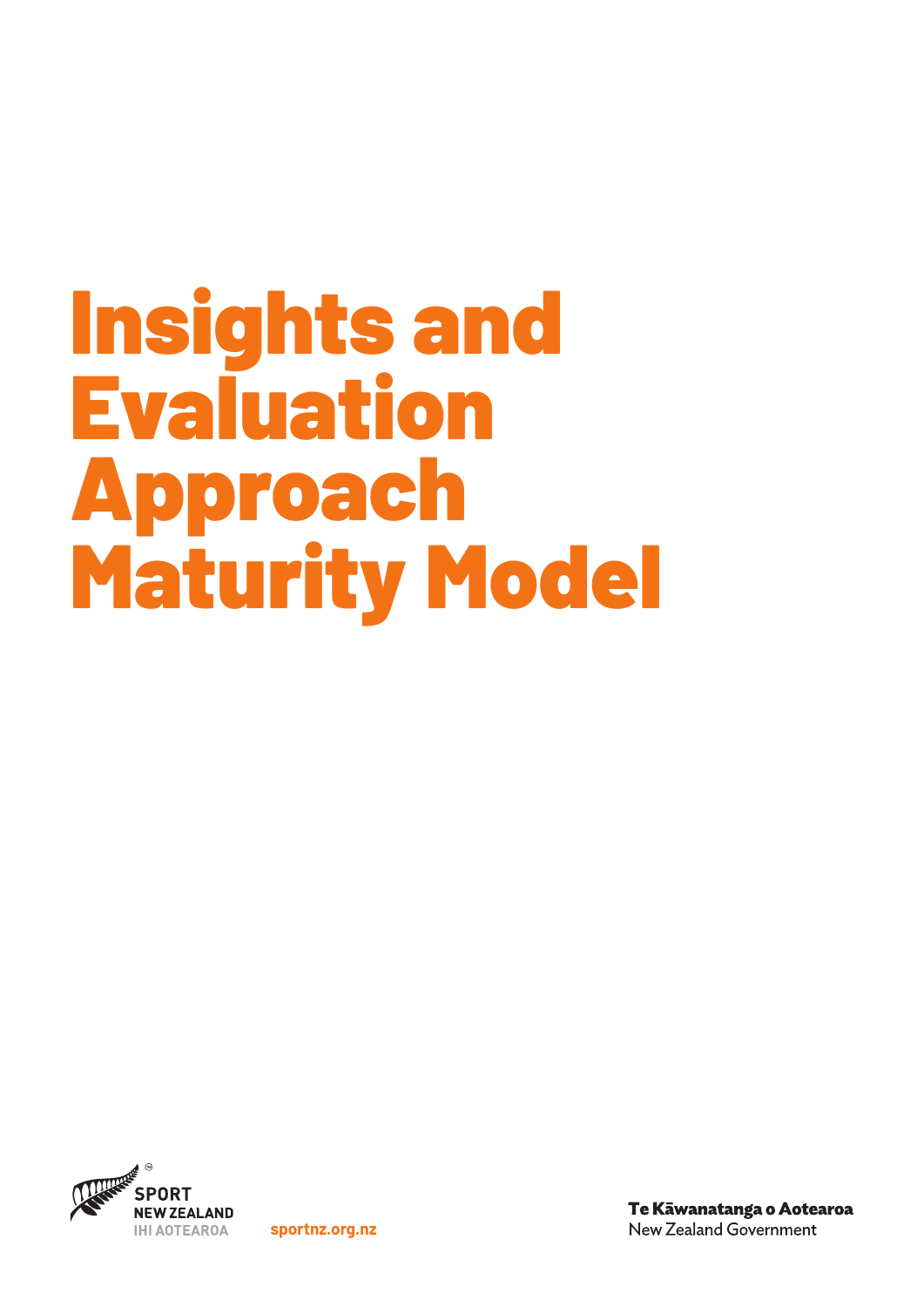## **Insights Approach**

The Insights Approach is one of the Three Approaches promoted by Sport New Zealand. It involves using multiple sources of information to enhance practice through making evidence-based decisions and demonstrating impact.

Effective use of evidence increases an organisation's positive impact and helps us to:

- **•** make better decisions through learning (positive and negative)
- **•** be better equipped to influence complex issues
- **•** improve our day-to-day practice, be more efficient, and maximise resources
- **•** be more accountable to our work and stakeholders.

## **Insights and Evaluation Maturity Model**

Sport NZ has prepared a maturity model for each of the Three Approaches. The Insights and Evaluation Maturity Model is a self-assessment tool that aims to support organisations to understand insights and evaluation maturity across their organisation. Using the model can help you to identify where you might focus your time to further embed this approach and enable continuous improvement.

## **How to use the Insights and Evaluation Approach Maturity Model**

The process of conducting an assessment should be completed at an organisational level and span across many or all teams in order to accurately reflect the entire organiation's level of maturity.

The value of the model is in the conversation within your organisation to determine where you are at currently, and, more importantly what should happen next to further embed the Insights Approach.

To complete the maturity model, the individual leading the process should:

- **•** Consult with all relevant staff (e.g. individual and team reflections).
- **•** Facilitate a discussion on the current practice within your organisation to reach a consensus on the current level of maturity under each theme. This should include considering examples of work that might demonstrate the level you are currently operating at. The examples and questions can help to guide these discussions.
- **•** Record the lower level of maturity if there is a disagreement and if only one part of the level is reached.
- **•** Identify priority areas and actions to support progression to the next level of maturity.
- **•** Complete the tool across the organisation annually to inform future activity.

### **Content of the maturity model**

The model is broken into four sections relating to key themes that are essential for achieving continuous improvement and embedding good practice:

- **•** Competency (of the organisation) in intelligence research, evaluation and insights.
- **•** Intelligence climate provided by leadership.
- **•** Communication with internal, local, regional and national stakeholders.
- **•** Systems to support use of evidence.

Note: These themes are outcomes on the Sport NZ insights and evaluation investment logic.

Each theme is broken down into four domains: knowledge, attitudes, behaviours and process, to help understand the components of success within each domain.

Each domain is then described at four levels of maturity: emerging, developing, consolidating and highly developed, to help you explore where your organisation might currently be operating.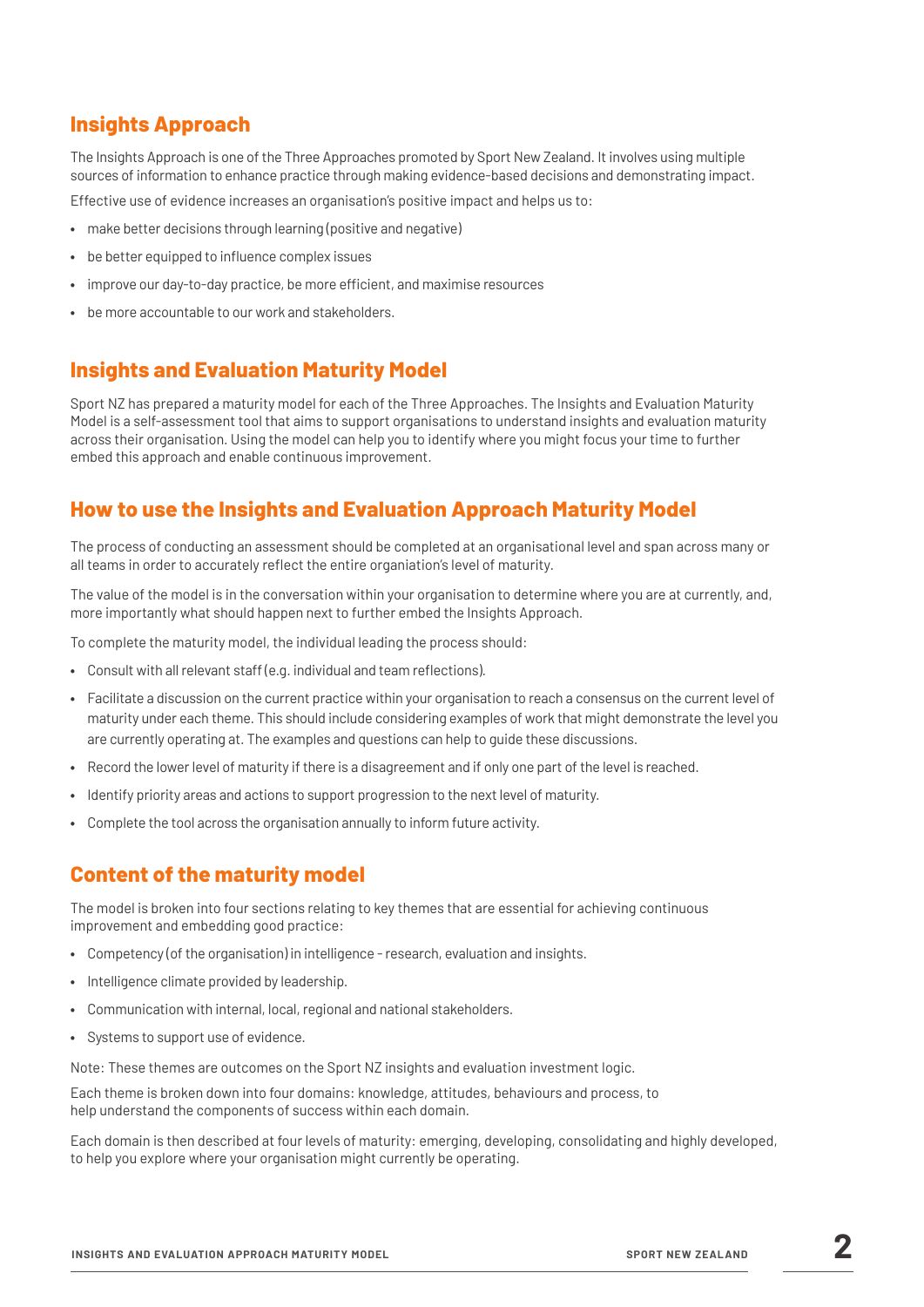## **Embedding an Insights and Evaluation Approach**

# Competency (of the organisation) in intelligence - research, evaluation and insights

| <b>LEVEL OF MATURITY</b>                                                                                                                                                |                                                                                                                                                                                       |                                                                                                                                                                                |                                                                                                                                                                                   |  |
|-------------------------------------------------------------------------------------------------------------------------------------------------------------------------|---------------------------------------------------------------------------------------------------------------------------------------------------------------------------------------|--------------------------------------------------------------------------------------------------------------------------------------------------------------------------------|-----------------------------------------------------------------------------------------------------------------------------------------------------------------------------------|--|
| Emerging - 1                                                                                                                                                            | <b>Developing - 2</b>                                                                                                                                                                 | <b>Consolidating - 3</b>                                                                                                                                                       | Highly developed - 4                                                                                                                                                              |  |
| <b>Knowledge</b>                                                                                                                                                        |                                                                                                                                                                                       |                                                                                                                                                                                |                                                                                                                                                                                   |  |
| We have limited knowledge of<br>how to define our information<br>needs and optimise our<br>information sources to better<br>understand a problem enabling<br>us to act. | ΙI<br>We have basic knowledge of<br>how to define our information<br>needs and optimise our<br>information sources to better<br>understand a problem enabling<br>us to act.           | ΙI<br>We have good knowledge of<br>how to define our information<br>needs and optimise our<br>information sources to better<br>understand a problem enabling<br>us to act.     | We have excellent knowledge<br>of how to define our<br>information needs and optimise<br>our information sources to<br>better understand a problem<br>enabling us to act.         |  |
| <b>Attitudes</b>                                                                                                                                                        |                                                                                                                                                                                       |                                                                                                                                                                                |                                                                                                                                                                                   |  |
| We believe that it is important<br>to continuously use evidence to<br>review and adapt some of our<br>programmes and projects.                                          | We believe that it is important<br>to continuously use evidence to<br>review and adapt many of our<br>programmes and projects.                                                        | We believe that it is important<br>to continuously use evidence to<br>review and adapt most of our<br>programmes and projects.                                                 | H<br>We believe that it is important<br>to continuously use evidence to<br>review and adapt almost all our<br>programmes and projects.                                            |  |
| <b>Behaviour</b>                                                                                                                                                        |                                                                                                                                                                                       |                                                                                                                                                                                |                                                                                                                                                                                   |  |
| We actively work with evidence<br>to address a very narrow range<br>of issues as they arise and<br>rarely critically reflect on our<br>practice.                        | We actively work with evidence<br>to address a narrow range<br>of issues as they arise and<br>occasionally critically reflect<br>on our practice.                                     | П<br>We actively work with evidence<br>to address a <b>diverse range</b> of<br>issues as they arise and often<br>critically reflect on our practice.                           | П<br>We actively work with evidence<br>to address a very diverse range<br>of issues as they arise and<br>always critically reflect on our<br>practice.                            |  |
| <b>Processes</b>                                                                                                                                                        |                                                                                                                                                                                       |                                                                                                                                                                                |                                                                                                                                                                                   |  |
| We have started thinking about<br>procedures and tools to reflect<br>on and track the change to<br>know what is/is not working for<br>whom and why.                     | $\Box$<br>We have rudimentary<br>procedures and tools that are<br>sometimes applied to reflect<br>on and track the change to<br>know what is working, how well,<br>for whom, and why. | We have <b>established</b><br>procedures and tools that are<br>often applied to reflect on and<br>track the change to know what<br>is working, how well, for whom,<br>and why. | П<br>We have <b>advanced</b> procedures<br>and tools that are always<br>applied to reflect on and track<br>the change to know what is<br>working, how well, for whom,<br>and why. |  |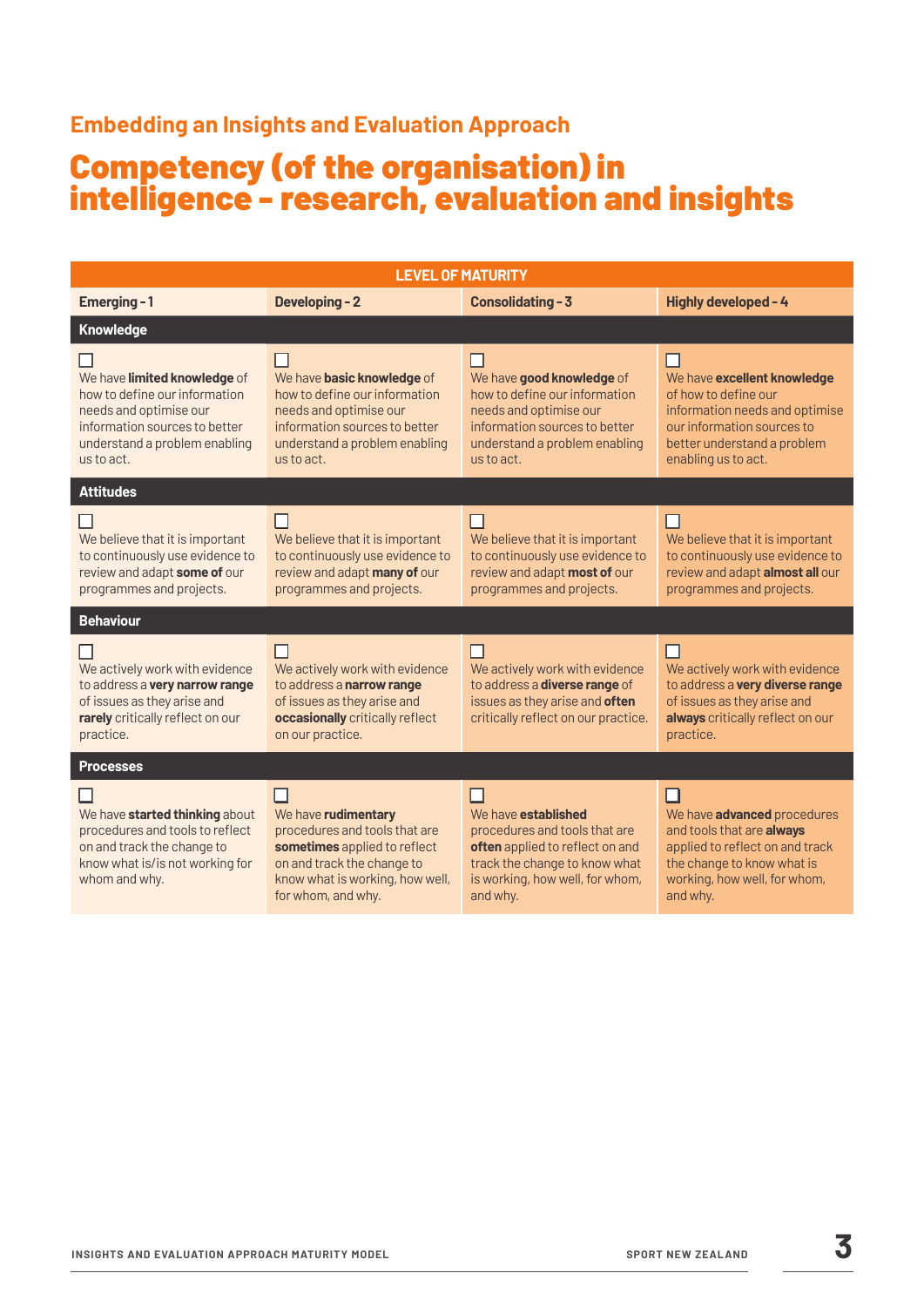#### **Knowledge**

Staff know how to define clear research questions, objectives and outcomes for initiatives (e.g. how to create a programme logic model). Staff know how to collect high-quality data that address specific information needs in an efficient way (e.g. data relate to a specific research question).

#### **Attitudes**

Staff value the use of insights and evaluation to better understand and improve practice.

#### **Behaviour**

Staff critique and use evidence to develop, implement and refine programmes and initiatives (e.g. staff chose different data sources for different questions). Staff make use of multiple data sources to answer questions and develop solutions (e.g. use Active NZ, Voice of the Participant and community consultation information).

#### **Processes**

All relevant planning processes incorporate and prioritise self-reflective and critical thinking (e.g. new initiatives must have a business case that incorporates past learning and considers evaluation). Processes are in place that enable monitoring outcomes throughout an initiative or programme (e.g. routine data collection points).

#### **Questions we might ask to improve**

- What do we do to reflect on how well an initiative or our day-to-day practice has gone?
- How do we know that what we are doing is achieving what we want to achieve, and in the best way?
- What systems do we have in place to ensure that we consistently use evidence to guide our practice?
- What competency (knowledge, skills, experience) do we have in insights and evaluation across our organisation? Is it spread widely, or does it sit with one or two people?
- Are we clear on what are the most important questions we need answers to and what information we need to answer these questions?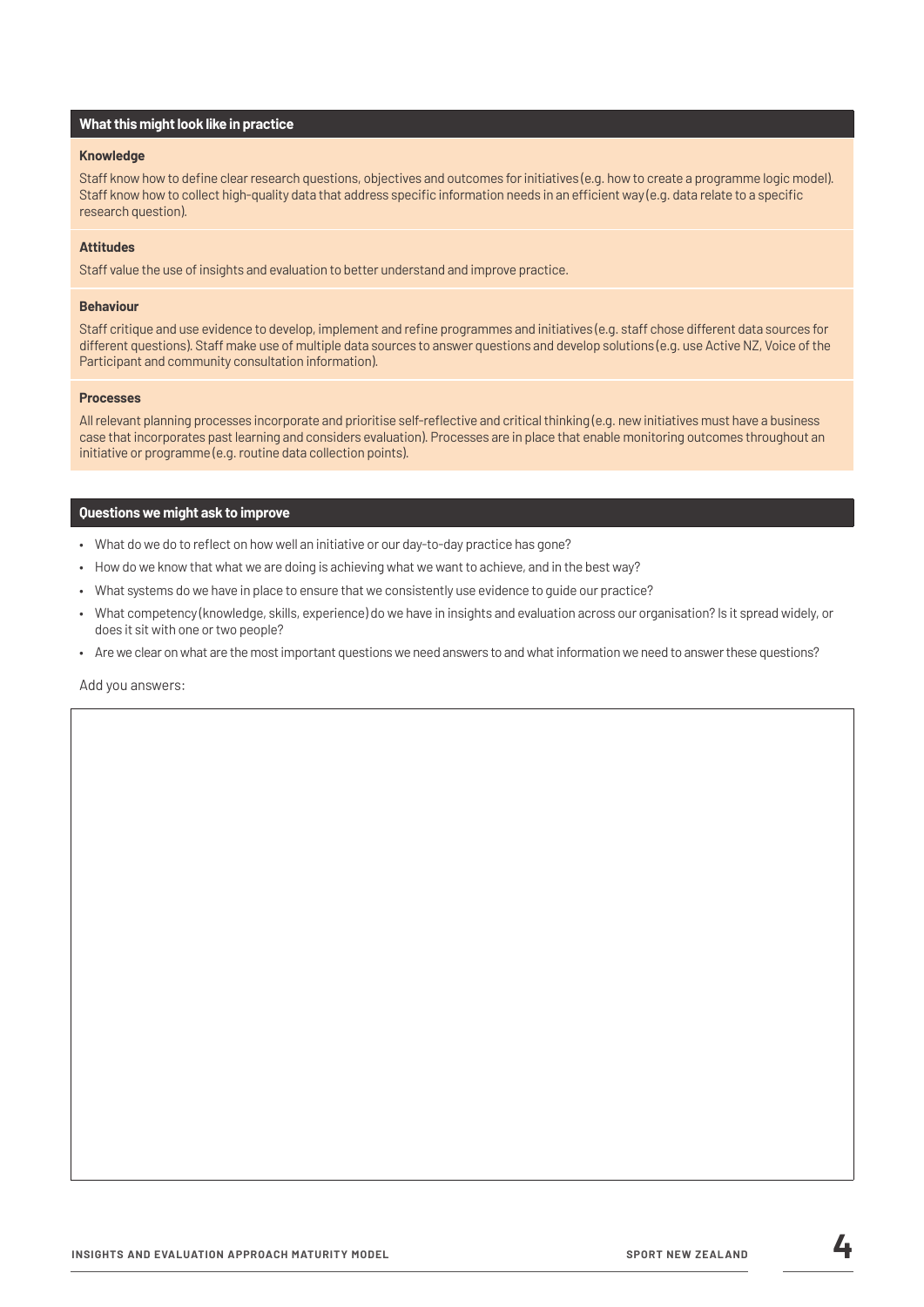# Intelligence climate provided by leadership **Embedding an Insights and Evaluation Approach**

| <b>LEVEL OF MATURITY</b>                                                                                                                               |                                                                                                                                                                                                |                                                                                                                                                                                 |                                                                                                                                                                                      |  |
|--------------------------------------------------------------------------------------------------------------------------------------------------------|------------------------------------------------------------------------------------------------------------------------------------------------------------------------------------------------|---------------------------------------------------------------------------------------------------------------------------------------------------------------------------------|--------------------------------------------------------------------------------------------------------------------------------------------------------------------------------------|--|
| Emerging-1                                                                                                                                             | <b>Developing-2</b>                                                                                                                                                                            | <b>Consolidating - 3</b>                                                                                                                                                        | Highly developed - 4                                                                                                                                                                 |  |
| Knowledge                                                                                                                                              |                                                                                                                                                                                                |                                                                                                                                                                                 |                                                                                                                                                                                      |  |
| We have limited knowledge<br>of how to develop a culture in<br>which we seek, share and apply<br>new knowledge and skills to<br>improve performance.   | We have basic knowledge of<br>how to develop a culture in<br>which we seek, share and apply<br>new knowledge and skills to<br>improve performance.                                             | П<br>We have good knowledge of<br>how to develop a culture in<br>which we seek, share and apply<br>new knowledge and skills to<br>improve performance.                          | We have excellent knowledge<br>of how to develop a culture in<br>which we seek, share and apply<br>new knowledge and skills to<br>improve performance.                               |  |
| <b>Attitudes</b>                                                                                                                                       |                                                                                                                                                                                                |                                                                                                                                                                                 |                                                                                                                                                                                      |  |
| We believe it is important that<br>some decisions are based<br>on best available evidence<br>and insights rather than prior<br>beliefs.                | We believe it is important that<br>many decisions are based<br>on best available evidence<br>and insights rather than prior<br>beliefs.                                                        | We believe it is important that<br>most decisions are based<br>on best available evidence<br>and insights rather than prior<br>beliefs.                                         | We believe it is important that<br>almost all decisions are based<br>on best available evidence<br>and insights rather than prior<br>heliefs.                                        |  |
| <b>Behaviour</b>                                                                                                                                       |                                                                                                                                                                                                |                                                                                                                                                                                 |                                                                                                                                                                                      |  |
| Our leaders rarely advocate<br>for and enable the use of<br>intelligence throughout the<br>organisation allocating time<br>and resource accordingly.   | Our leaders sometimes<br>advocate for and enable the<br>use of intelligence throughout<br>the organisation allocating time<br>and resource accordingly.                                        | ΙI<br>Our leaders often advocate<br>for and enable the use of<br>intelligence throughout the<br>organisation allocating time<br>and resource accordingly.                       | H<br>Our leaders always advocate<br>for and enable the use of<br>intelligence throughout the<br>organisation allocating time<br>and resource accordingly.                            |  |
| <b>Processes</b>                                                                                                                                       |                                                                                                                                                                                                |                                                                                                                                                                                 |                                                                                                                                                                                      |  |
| We have <b>started</b> to think about<br>developing procedures and<br>tools that enable us to reflect.<br>respond and adapt to improve<br>performance. | П<br>We have rudimentary<br>procedures and tools that<br>are occasionally applied<br>throughout the organisation<br>that enable us to reflect.<br>respond and adapt to improve<br>performance. | We have established<br>procedures and tools that are<br>often applied throughout the<br>organisation that enable us to<br>reflect, respond and adapt to<br>improve performance. | We have <b>advanced</b> procedures<br>and tools that are always<br>applied throughout the<br>organisation that enable us to<br>reflect, respond and adapt to<br>improve performance. |  |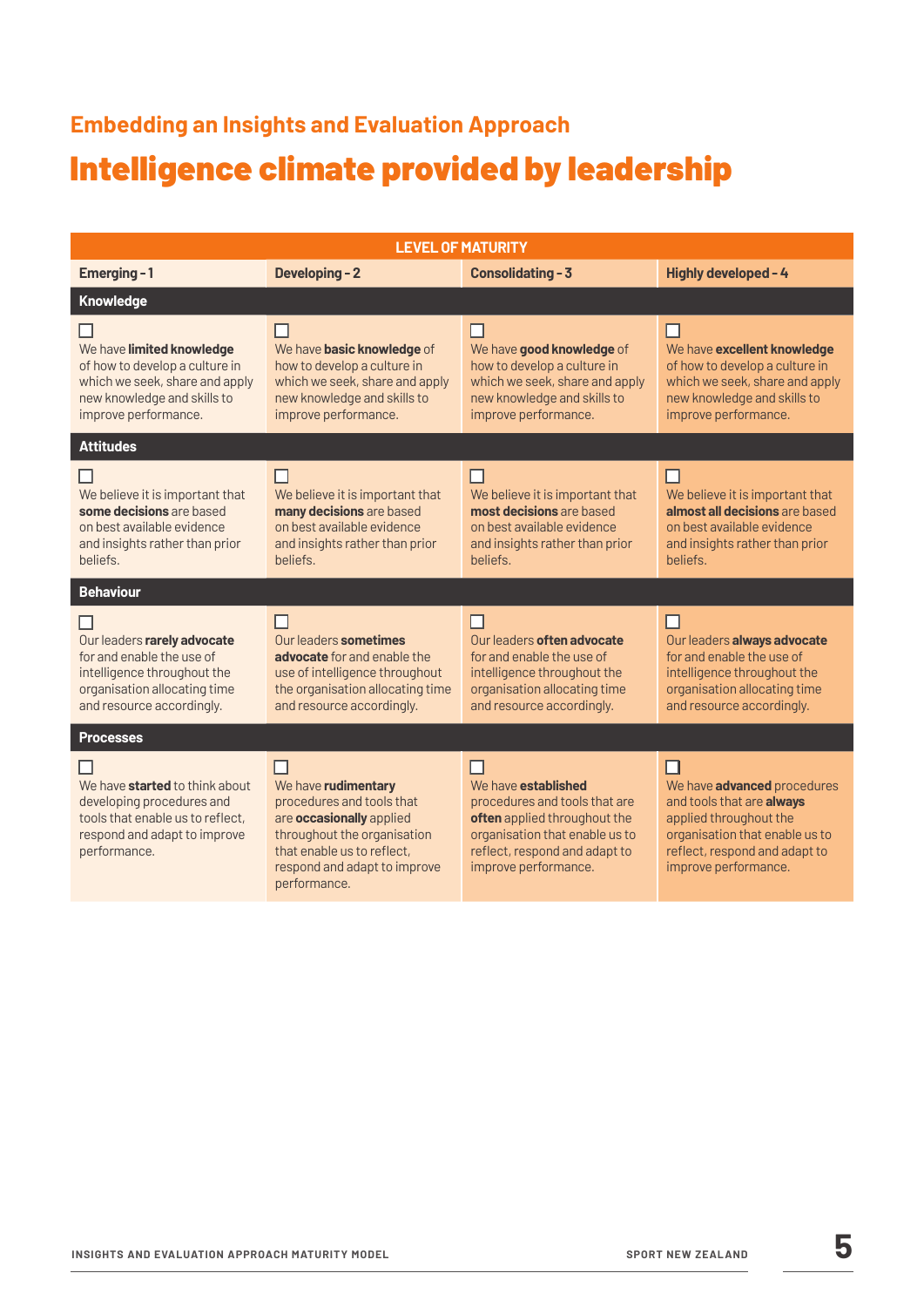#### **Knowledge**

Leaders know how to support staff to innovate, question assumed knowledge, learn by making mistakes, and collaborate well. Leaders have a shared understanding of what a culture of insights and evaluation looks like.

#### **Attitudes**

Leaders value the use of insights and evaluation to support decision making and this is clear to the wider organisation.

#### **Behaviour**

Leaders are role models for the use of intelligence and self-reflection (e.g. Senior Leadership Team analyses performance management information and reflects on how the organisation can improve). Leaders provide the time, space and resource for staff to explore and share their learning (e.g. budget always set aside for evaluation of projects, staff provided PLD opportunities on the use of evidence).

#### **Processes**

Information sharing tools and processes are in place and used organisation-wide (e.g. monthly newsletters, workshops on learning, all-staff meetings focus on learning). There is regular and widespread peer review of approaches to problems.

#### **Questions we might ask to improve**

- What does a culture of insights and evaluation look like for us? Is our practice reflective of this?
- How can we encourage more people to use evidence to make decisions?
- What do we do to support the use of insights, evaluation and research throughout our organisation? Could we do more to support this?
- Do we provide the opportunity for people to stop, think, and reflect?
- Do staff believe leadership value the use of insights and evaluation? Why? Why not?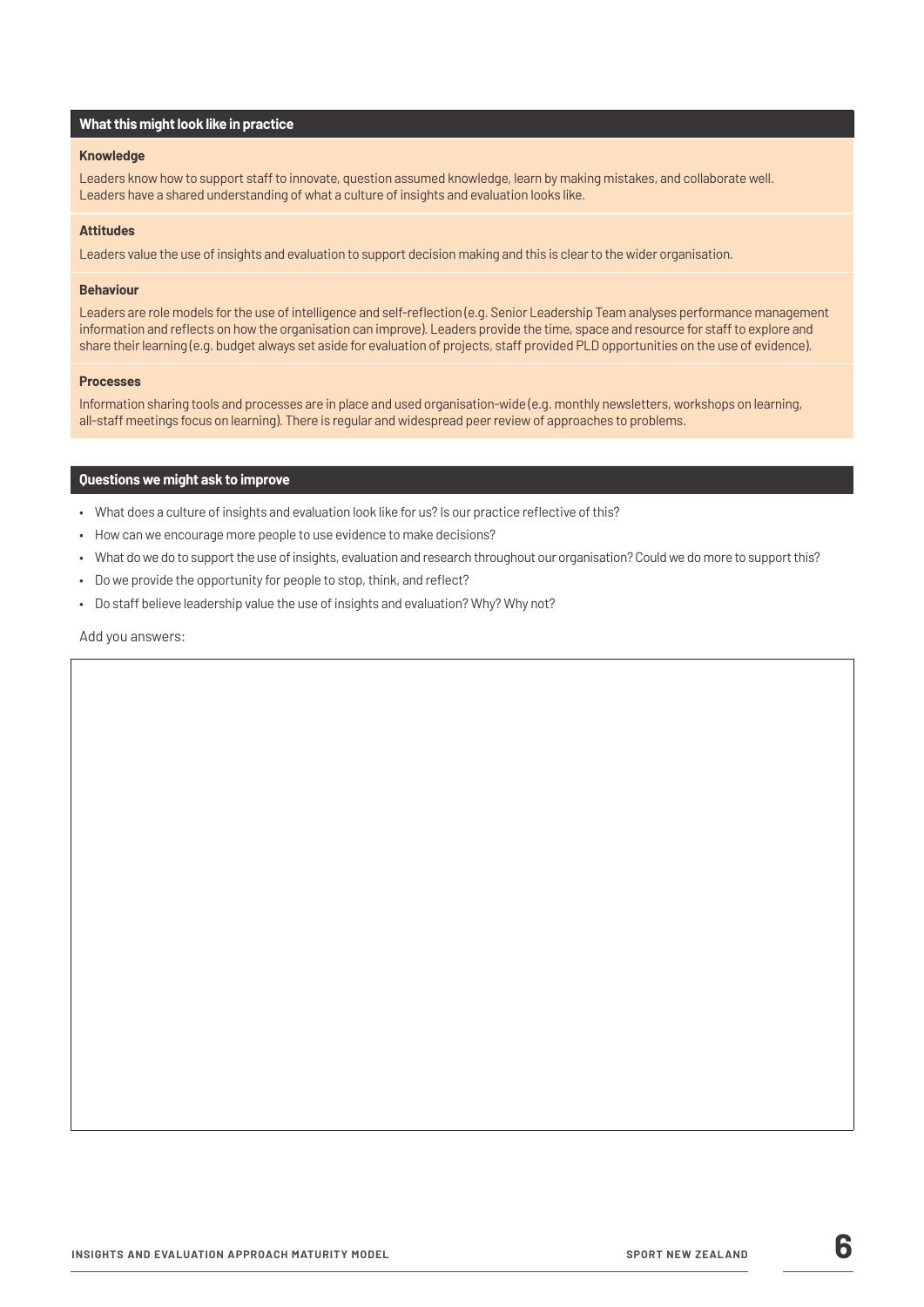## **Embedding an Insights and Evaluation Approach**

## Communication with internal, local, regional and national stakeholders

| <b>LEVEL OF MATURITY</b>                                                                                                                                                    |                                                                                                                                                                                              |                                                                                                                                                                                                 |                                                                                                                                                                                              |  |  |
|-----------------------------------------------------------------------------------------------------------------------------------------------------------------------------|----------------------------------------------------------------------------------------------------------------------------------------------------------------------------------------------|-------------------------------------------------------------------------------------------------------------------------------------------------------------------------------------------------|----------------------------------------------------------------------------------------------------------------------------------------------------------------------------------------------|--|--|
| Emerging-1                                                                                                                                                                  | <b>Developing-2</b>                                                                                                                                                                          | <b>Consolidating - 3</b>                                                                                                                                                                        | Highly developed - 4                                                                                                                                                                         |  |  |
| <b>Knowledge</b>                                                                                                                                                            |                                                                                                                                                                                              |                                                                                                                                                                                                 |                                                                                                                                                                                              |  |  |
| We have a limited knowledge<br>of how to identify our important<br>stakeholders and we know how<br>to effectively communicate<br>evidence with some of them.                | ப<br>We have a <b>basic knowledge</b> of<br>how to identify our important<br>stakeholders and we know how<br>to effectively communicate<br>evidence with many of them.                       | ப<br>We have a good knowledge of<br>how to identify our important<br>stakeholders and we know how<br>to effectively communicate<br>evidence with most of them.                                  | H<br>We have excellent knowledge<br>of how to identify our important<br>stakeholders and we know how<br>to effectively communicate<br>evidence with almost all of<br>them.                   |  |  |
| <b>Attitudes</b>                                                                                                                                                            |                                                                                                                                                                                              |                                                                                                                                                                                                 |                                                                                                                                                                                              |  |  |
| We believe that is important<br>to seek out opportunities to<br>share our learning with some<br>partners and communities in<br>ways that they understand and<br>can action. | ΙI<br>We believe that is important to<br>seek out opportunities to share<br>our learning with <b>many</b> partners<br>and communities in ways that<br>they understand and can action.        | We believe that is important to<br>seek out opportunities to share<br>our learning with most partners<br>and communities in ways that<br>they understand and can action.                        | - 1<br>We believe that is important<br>to seek out opportunities to<br>share our learning with almost<br>all partners and communities in<br>ways that they understand and<br>can action.     |  |  |
| <b>Behaviour</b>                                                                                                                                                            |                                                                                                                                                                                              |                                                                                                                                                                                                 |                                                                                                                                                                                              |  |  |
| We seek a very narrow range of<br>opportunities to communicate<br>our learning with others, and<br>rarely tailor our messages.                                              | We seek a narrow range of<br>opportunities to communicate<br>our learning with others<br>and occasionally tailor our<br>messages.                                                            | H<br>We seek a <b>diverse range</b> of<br>opportunities to communicate<br>our learning with others and<br>often tailor our messages.                                                            | - 1<br>We seek a very diverse range of<br>opportunities to communicate<br>our learning with others and<br>always tailor our messages.                                                        |  |  |
| <b>Processes</b>                                                                                                                                                            |                                                                                                                                                                                              |                                                                                                                                                                                                 |                                                                                                                                                                                              |  |  |
| We have started thinking<br>about putting procedures and<br>tools in place to enable us to<br>communicate effectively our<br>learning with our stakeholders.                | We have rudimentary<br>procedures and tools in place<br>that are sometimes applied<br>in a sporadic way to enable<br>us to communicate our<br>learning effectively with our<br>stakeholders. | We have established<br>procedures and tools in<br>place that are often applied<br>in a <b>targeted</b> way to enable<br>us to communicate our<br>learning effectively with our<br>stakeholders. | We have <b>advanced</b> procedures<br>and tools in place that are<br>always applied in a flexible way<br>that enable us to communicate<br>our learning effectively with our<br>stakeholders. |  |  |
|                                                                                                                                                                             |                                                                                                                                                                                              |                                                                                                                                                                                                 |                                                                                                                                                                                              |  |  |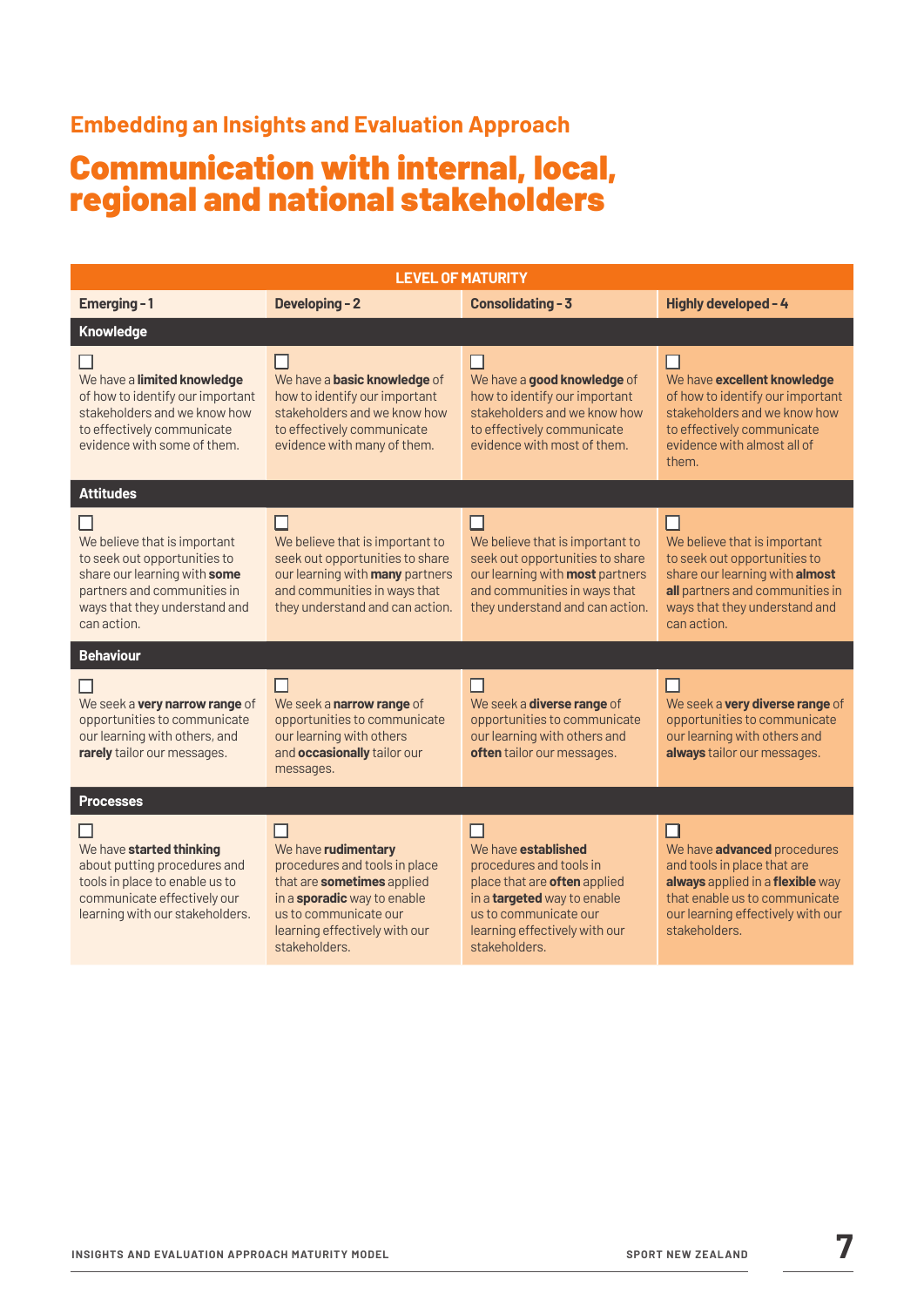#### **Knowledge**

Staff know how to build and maintain an up-to-date stakeholder network. Staff know how to communicate information with a wide range of audiences.

#### **Attitudes**

Staff understand the importance of effectively communicating information gathered with stakeholders.

#### **Behaviour**

Staff clearly communicate complex information using a broad array of different media that are adapted to suit the audience (e.g. make use of workshops, presentations, and social media to share information). Staff contribute to external information and evidence sharing networks (e.g. write for blogs or reports, are members of communities of practice).

#### **Processes**

Communications plans are mandatory for all relevant insights and evaluation initiatives and programmes (e.g. communications are a core part of programme planning). Processes in place to ensure that external insights and evaluation communications are purposeful and co-ordinated (e.g. policies in place for when communicating externally).

#### **Questions we might ask to improve**

- Who should we share the information we gather with?
- What processes do we have to identify stakeholder information needs? How could we do it better?
- How do we identify opportunities to share the insights we gather and what we learn?
- What processes do we use for targeting communication to stakeholders?
- How do we know that the information we are sharing, and how we are sharing it, is effective and achieving the desired outcome?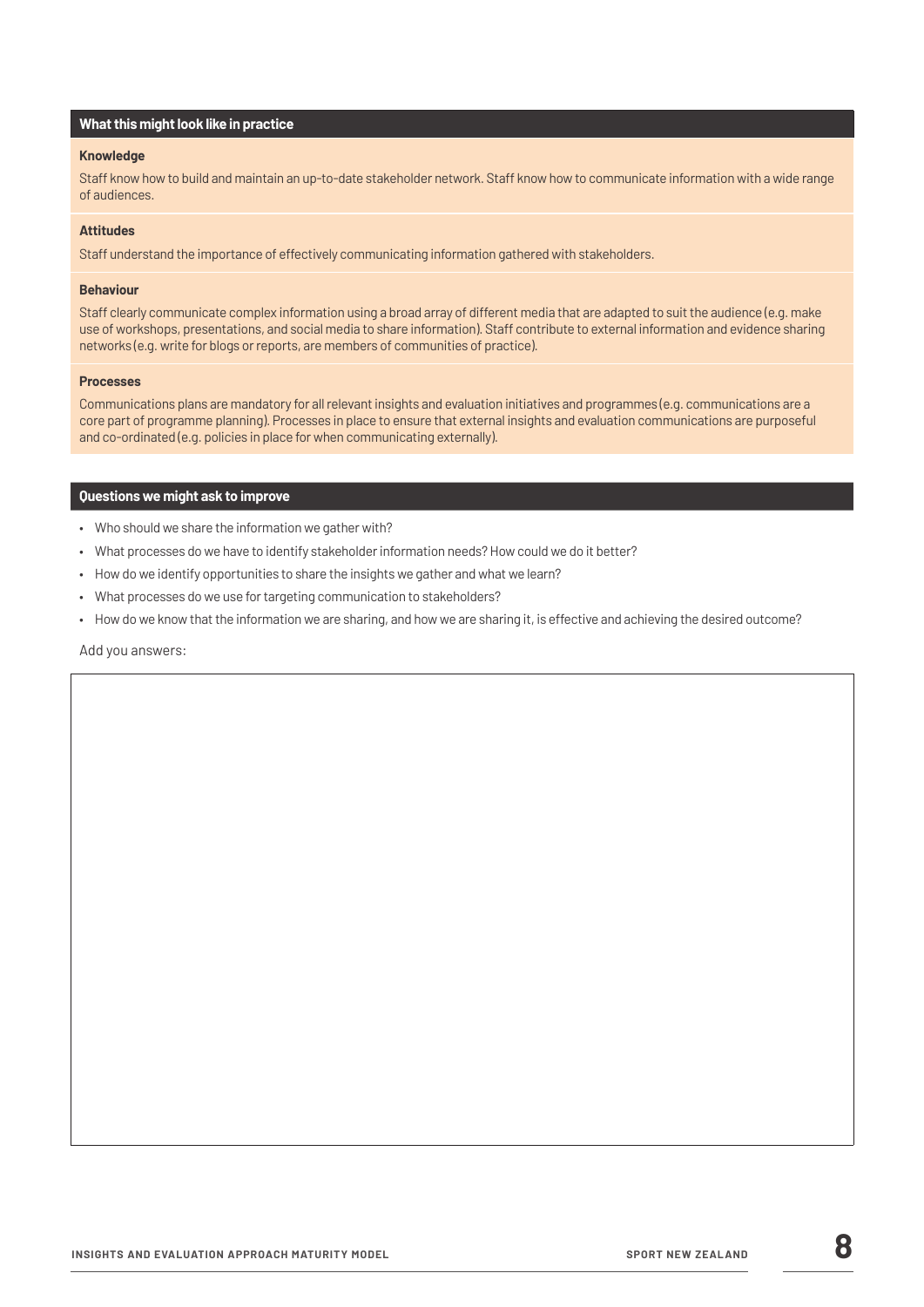# Systems to support use of evidence **Embedding an Insights and Evaluation Approach**

| <b>LEVEL OF MATURITY</b>                                                                                                                                                                |                                                                                                                                                                                      |                                                                                                                                                                                      |                                                                                                                                                                                            |  |  |
|-----------------------------------------------------------------------------------------------------------------------------------------------------------------------------------------|--------------------------------------------------------------------------------------------------------------------------------------------------------------------------------------|--------------------------------------------------------------------------------------------------------------------------------------------------------------------------------------|--------------------------------------------------------------------------------------------------------------------------------------------------------------------------------------------|--|--|
| Emerging-1                                                                                                                                                                              | <b>Developing-2</b>                                                                                                                                                                  | <b>Consolidating - 3</b>                                                                                                                                                             | Highly developed - 4                                                                                                                                                                       |  |  |
| Knowledge                                                                                                                                                                               |                                                                                                                                                                                      |                                                                                                                                                                                      |                                                                                                                                                                                            |  |  |
| We have limited knowledge<br>of the infrastructure and<br>procedures required to<br>appropriately collect, manage<br>and extract information.                                           | We have basic knowledge<br>of the infrastructure and<br>procedures required to<br>appropriately collect, manage<br>and extract information.                                          | We have good knowledge<br>of the infrastructure and<br>procedures required to<br>appropriately collect, manage<br>and extract information.                                           | $\mathsf{L}$<br>We have excellent knowledge<br>of the infrastructure and<br>procedures required to<br>appropriately collect, manage<br>and extract information.                            |  |  |
| <b>Attitudes</b>                                                                                                                                                                        |                                                                                                                                                                                      |                                                                                                                                                                                      |                                                                                                                                                                                            |  |  |
| We believe that it is important<br>to have the appropriate<br>infrastructure and procedures<br>to collect, manage and extract<br>minimal information to support<br>the use of evidence. | We believe that it is important<br>to have the appropriate<br>infrastructure and procedures<br>to collect, manage and extract<br>some information to support<br>the use of evidence. | We believe that it is important<br>to have the appropriate<br>infrastructure and procedures<br>to collect, manage and extract<br>most information to support<br>the use of evidence. | We believe that it is important<br>to have the appropriate<br>infrastructure and procedures<br>to collect, manage and extract<br>almost all information to<br>support the use of evidence. |  |  |
| <b>Behaviour</b>                                                                                                                                                                        |                                                                                                                                                                                      |                                                                                                                                                                                      |                                                                                                                                                                                            |  |  |
| We rarely make use of our<br>infrastructure and procedures<br>to collect, manage and extract<br>information to support the use<br>of evidence.                                          | We sometimes make use of our<br>infrastructure and procedures<br>to collect, manage and extract<br>information to support the use<br>of evidence.                                    | We often make use of our<br>infrastructure and procedures<br>to collect, manage and extract<br>information to support the use<br>of evidence.                                        | П<br>We always make use of our<br>infrastructure and procedures<br>to collect, manage and extract<br>information to support the use<br>of evidence.                                        |  |  |
| <b>Processes</b>                                                                                                                                                                        |                                                                                                                                                                                      |                                                                                                                                                                                      |                                                                                                                                                                                            |  |  |
| We have <i>limited</i> infrastructure<br>and procedures in place to<br>appropriately collect, manage<br>and extract information to<br>support the use of evidence.                      | We have <b>basic</b> infrastructure<br>and procedures in place to<br>appropriately collect, manage<br>and extract information to<br>support the use of evidence.                     | We have good infrastructure<br>and procedures in place to<br>appropriately collect, manage<br>and extract information to<br>support the use of evidence.                             | П<br>We have <b>advanced</b><br>infrastructure and procedures<br>in place to appropriately<br>collect, manage and extract<br>information to support the use<br>of evidence.                |  |  |